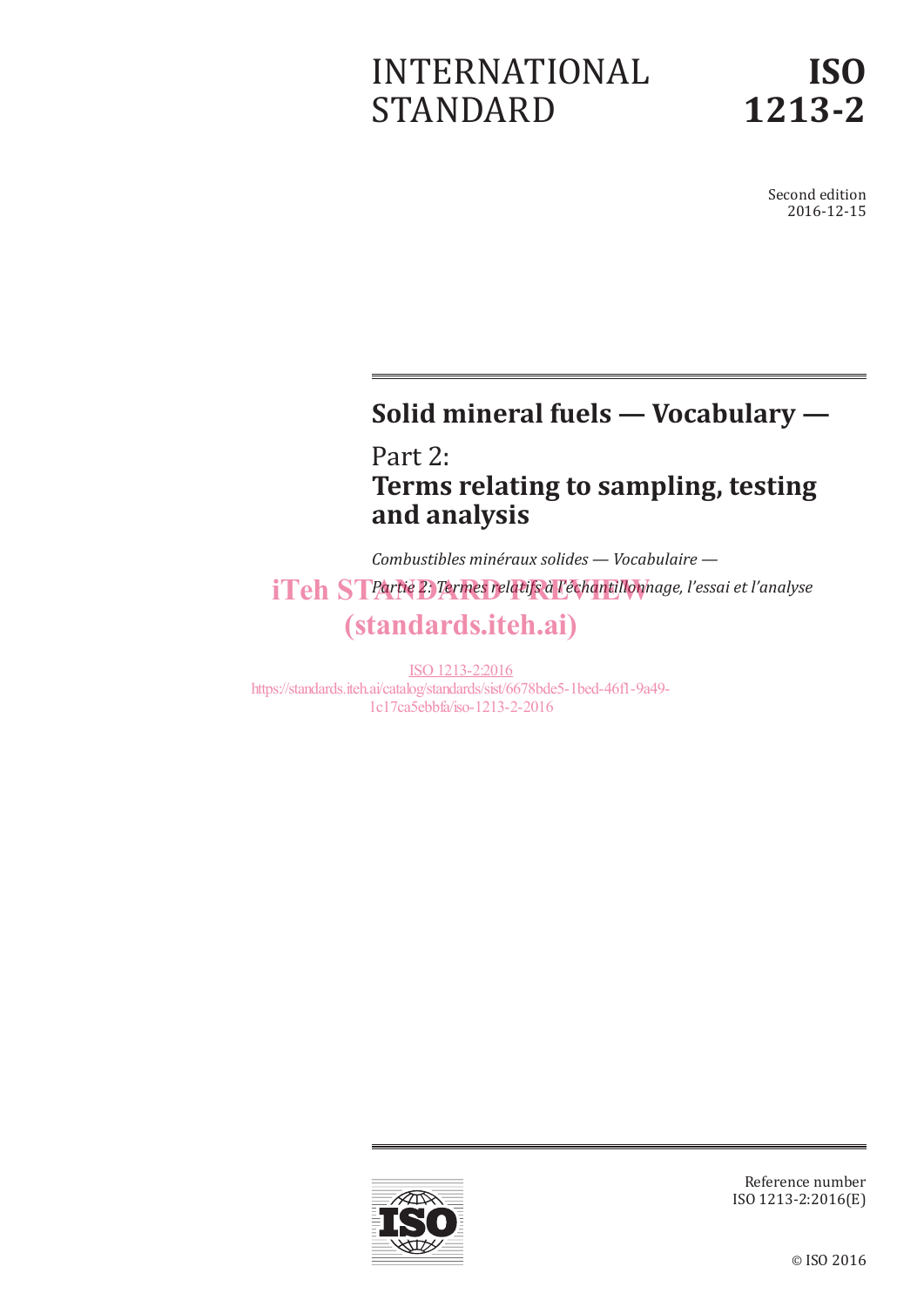# iTeh STANDARD PREVIEW (standards.iteh.ai)

ISO 1213-2:2016 https://standards.iteh.ai/catalog/standards/sist/6678bde5-1bed-46f1-9a49- 1c17ca5ebbfa/iso-1213-2-2016



#### © ISO 2016, Published in Switzerland

All rights reserved. Unless otherwise specified, no part of this publication may be reproduced or utilized otherwise in any form or by any means, electronic or mechanical, including photocopying, or posting on the internet or an intranet, without prior written permission. Permission can be requested from either ISO at the address below or ISO's member body in the country of the requester.

ISO copyright office Ch. de Blandonnet 8 • CP 401 CH-1214 Vernier, Geneva, Switzerland Tel. +41 22 749 01 11 Fax +41 22 749 09 47 copyright@iso.org www.iso.org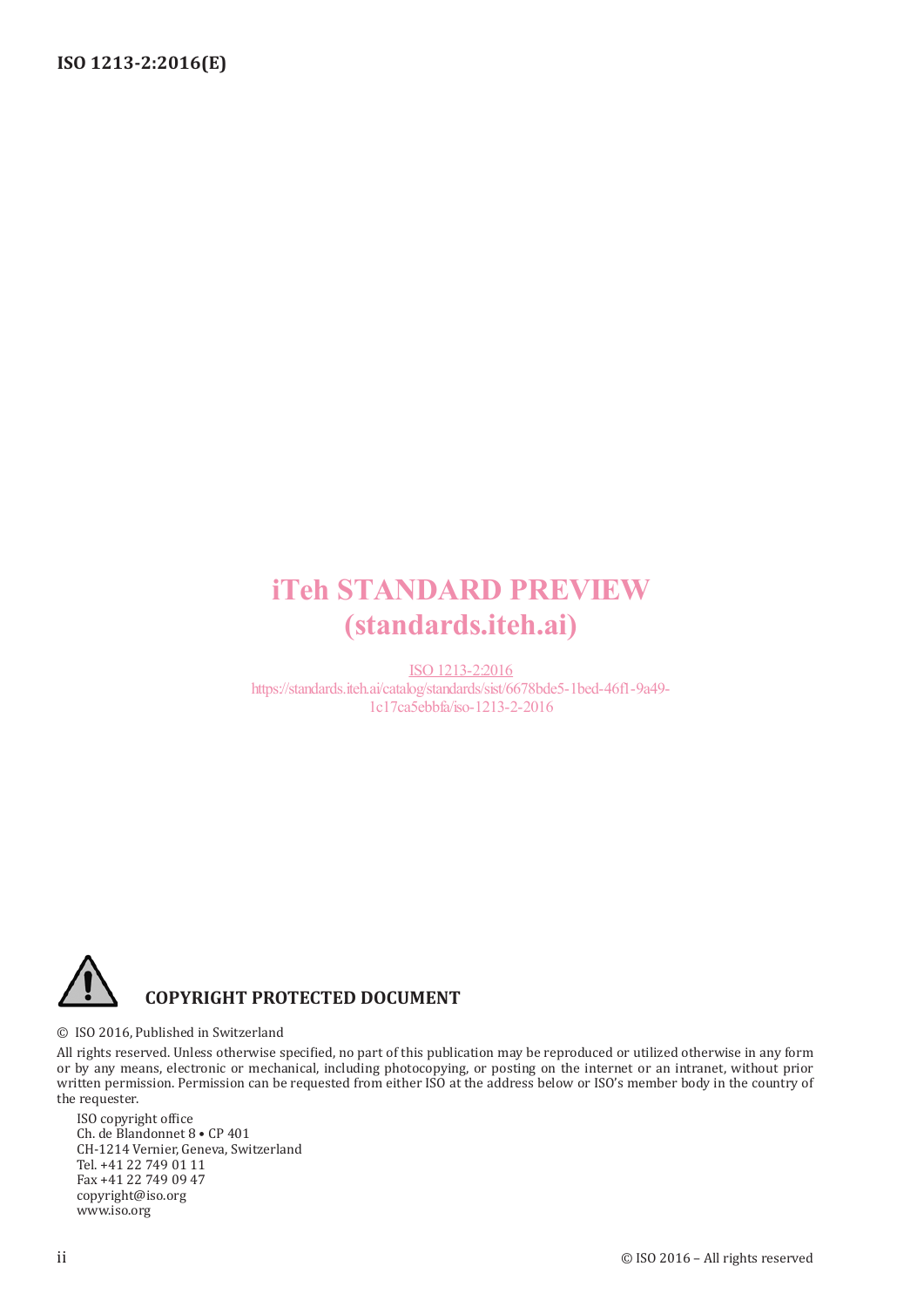Page

### **Contents**

| Foreword     |  |  |  |
|--------------|--|--|--|
|              |  |  |  |
| $\mathbf{1}$ |  |  |  |
| $2^{\circ}$  |  |  |  |
| 3            |  |  |  |
|              |  |  |  |
|              |  |  |  |

# **iTeh STANDARD PREVIEW** (standards.iteh.ai)

ISO 1213-2:2016 https://standards.iteh.ai/catalog/standards/sist/6678bde5-1bed-46f1-9a49-1c17ca5ebbfa/iso-1213-2-2016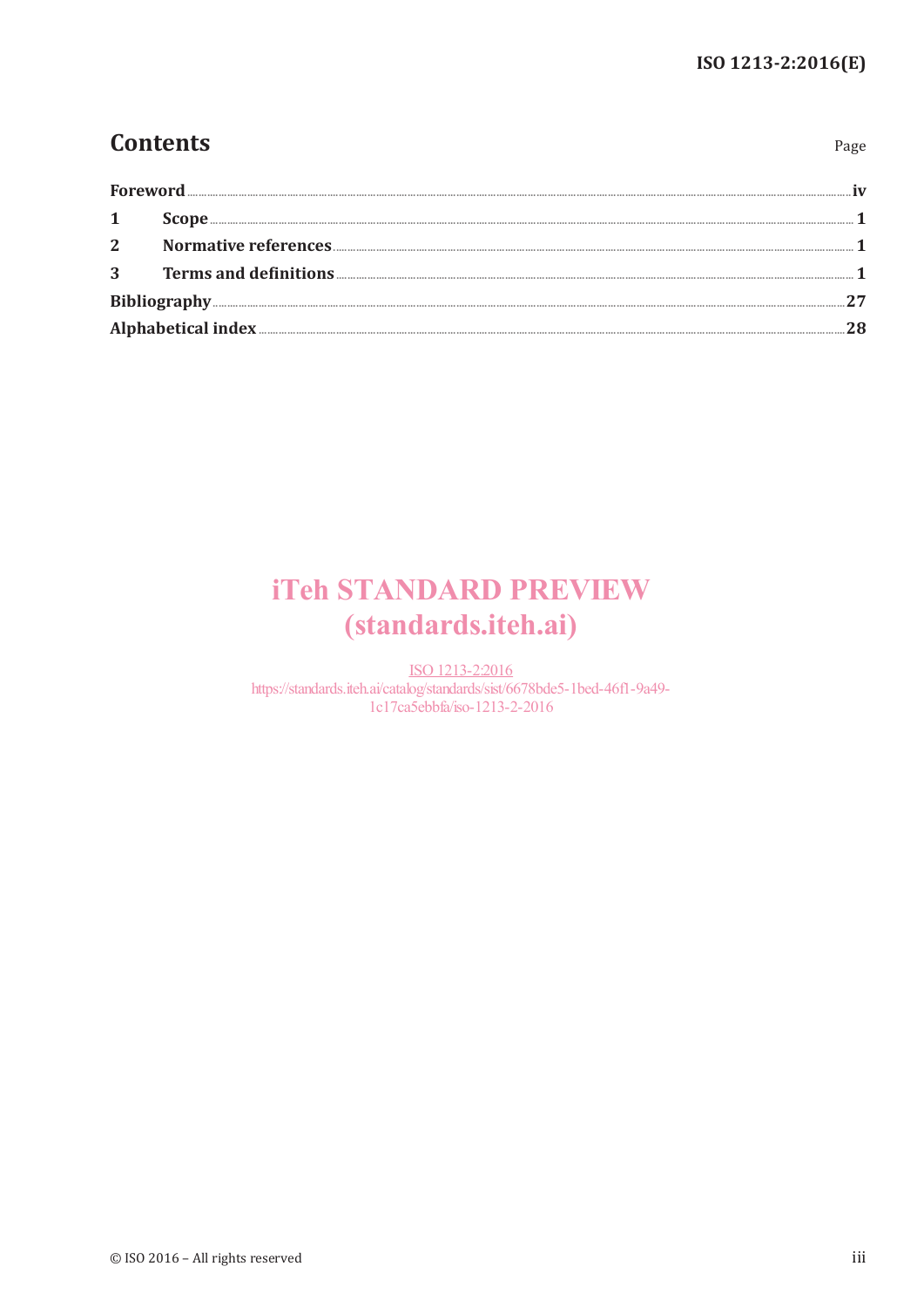### **Foreword**

ISO (the International Organization for Standardization) is a worldwide federation of national standards bodies (ISO member bodies). The work of preparing International Standards is normally carried out through ISO technical committees. Each member body interested in a subject for which a technical committee has been established has the right to be represented on that committee. International organizations, governmental and non-governmental, in liaison with ISO, also take part in the work. ISO collaborates closely with the International Electrotechnical Commission (IEC) on all matters of electrotechnical standardization.

The procedures used to develop this document and those intended for its further maintenance are described in the ISO/IEC Directives, Part 1. In particular the different approval criteria needed for the different types of ISO documents should be noted. This document was drafted in accordance with the editorial rules of the ISO/IEC Directives, Part 2 (see www.iso.org/directives).

Attention is drawn to the possibility that some of the elements of this document may be the subject of patent rights. ISO shall not be held responsible for identifying any or all such patent rights. Details of any patent rights identified during the development of the document will be in the Introduction and/or on the ISO list of patent declarations received (see www.iso.org/patents).

Any trade name used in this document is information given for the convenience of users and does not constitute an endorsement.

For an explanation on the meaning of ISO specific terms and expressions related to conformity assessment, as well as information about ISO's adherence to the World Trade Organization (WTO) principles in the<br>Technical Barriers to Trade (TBT) see the following URL: www.iso.org/iso/foreword.html Technical Barriers to Trade (TBT) see the following URL: www.iso.org/iso/foreword.html.

The committee responsible for this document is ISO/TC 27, *Solid mineral fuels*, Subcommittee SC 1, *Coal* **Committee** SC 1, *Coal preparation: Terminology and performance*. ISO 1213-2:2016

This second edition cancels and replaces the first edition (ISO 1213-2-1992), which has been technically revised. 1c17ca5ebbfa/iso-1213-2-2016

A list of all parts in the ISO 1213 series can be found on the ISO website.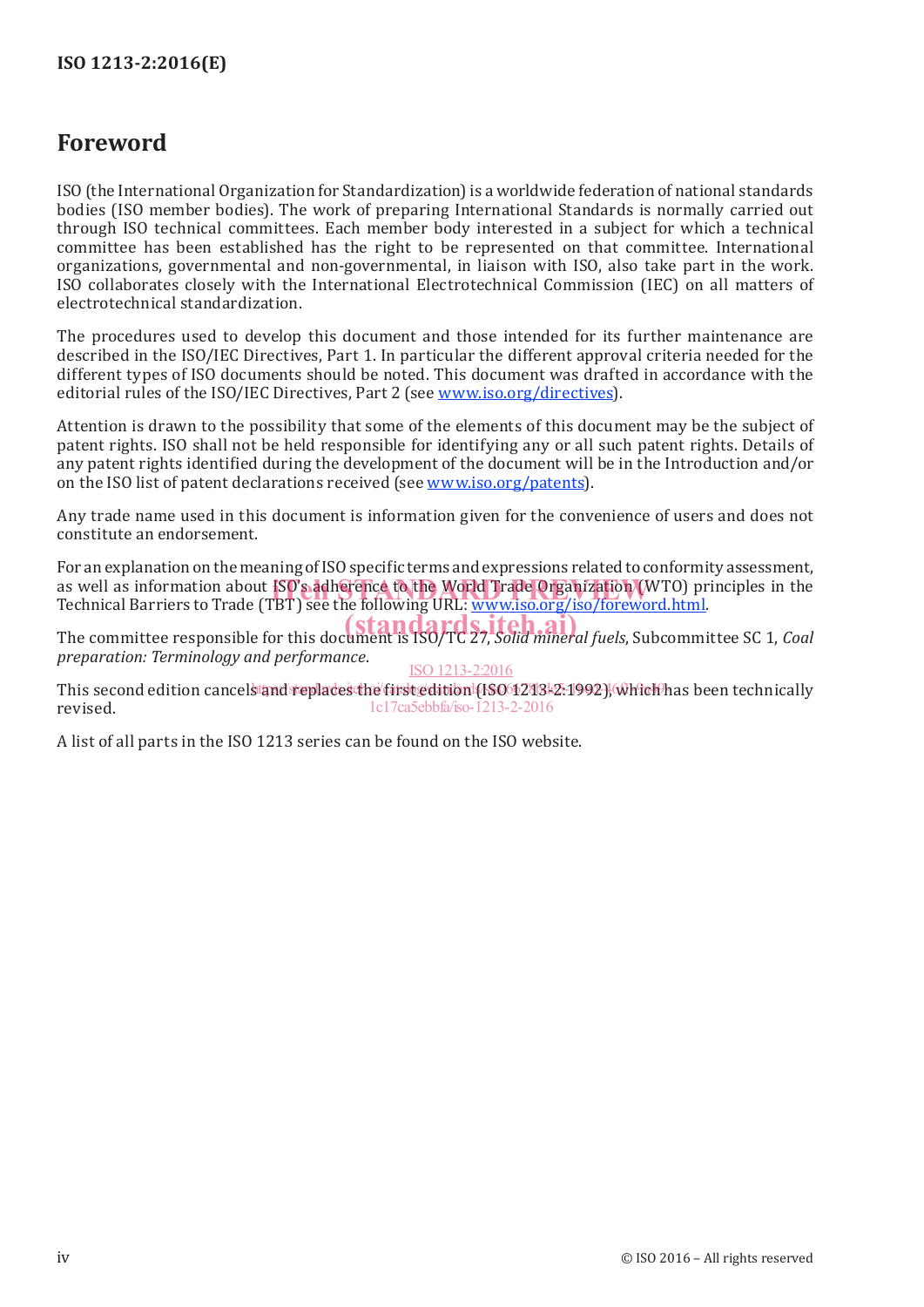# **Solid mineral fuels — Vocabulary —**

### Part 2: **Terms relating to sampling, testing and analysis**

### **1 Scope**

This document defines terms commonly employed in the sampling, testing and analysis of solid mineral fuels.

Alternative names are given for several terms. In some cases, however, the use of the alternative name is deprecated (as indicated).

An alphabetical index, with numerical cross reference is provided.

### **2 Normative references**

There are no normative references in this document.

### iTeh STANDARD PREVIEW

# **3 Terms and definitions** (standards.iteh.ai)

For the purposes of this document, the following terms and definitions apply.

ISO and IEC maintain terminological databases for use in standardization at the following addresses: ISO 1213-2:2016 https://standards.iteh.ai/catalog/standards/sist/6678bde5-1bed-46f1-9a49-

— IEC Electropedia: available at http://www.electropedia.org/

— ISO Online browsing platform: available at http://www.iso.org/obp

#### **3.1**

#### **abrasion**

loss of material from particle surfaces of a solid mineral fuel, or from other surfaces in contact with the particles, caused by friction between contacting surfaces

#### **3.2**

#### **abrasion index**

total mass lost by the *abrasion* (3.1) of four carbon steel blades when rotated in a specified mass of a solid mineral fuel under specified conditions

Note 1 to entry: Expressed in milligrams of metal lost per kilogram of solid mineral fuel.

#### **3.3**

#### **abrasion value**

resistance to *abrasion* (3.1) of the *coke* (3.42) after reaction with carbon dioxide in the CRI test, measured as the percentage of a sample passing through a 0,5 mm sieve after tumbling under conditions specified

#### **3.4**

#### **adiabatic calorimeter**

calorimeter that adjusts its jacket temperature constantly to be identical to bomb temperature, thereby preventing heat losses

Note 1 to entry: The inner calorimeter chamber and the jacket exchange no energy because the water temperature in both is identical during the test. The water in the external jacket is heated or cooled to match the temperature change in the calorimeter proper.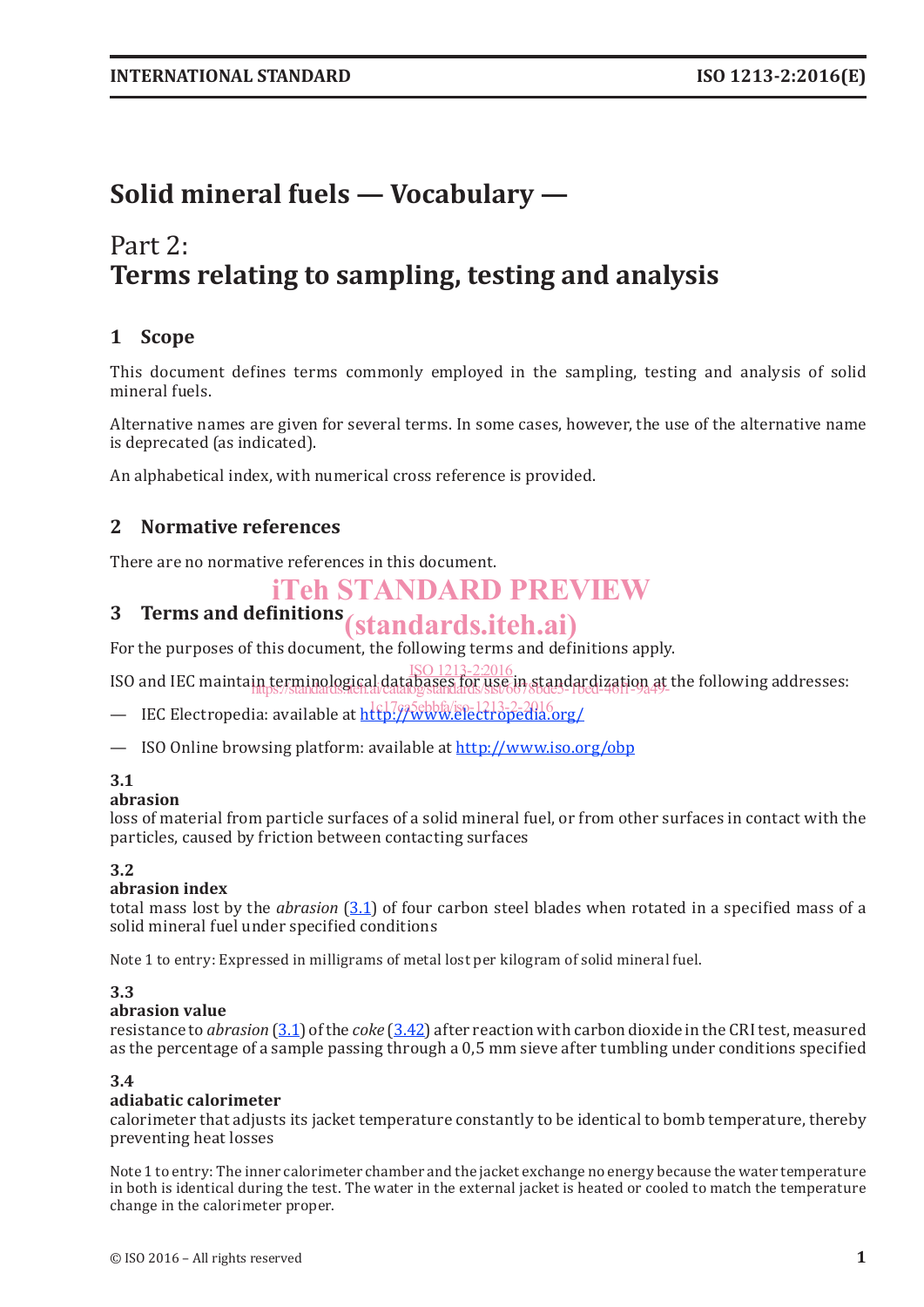#### **accuracy**

closeness of agreement between an observation and the "true" value

Note 1 to entry: The accuracy of a result should not be confused with its precision. A result may be precise but it is only accurate when it is free of *bias* (3.18).

#### **3.6**

#### **adventitious ash**

DEPRECATED: extraneous ash ash arising from *mineral matter* (3.136) associated with, but not inherent in, a solid mineral fuel

#### **3.7**

#### **air-dried basis**

means of expressing an analytical result based on the condition in which a solid mineral fuel is in equilibrium with atmospheric humidity

#### **3.8**

#### **air-drying**

**anthracite**

process of bringing the moisture content of the sample near to equilibrium with the atmosphere, in the area in which further reduction of the sample are to take place

Note 1 to entry: The solid mineral fuel in this state is composed of absorbed moisture, mineral matter and organic matter.

#### **3.9**

### iTeh STANDARD PREVIEW

*coal* (3.39) of high *rank* (3.174), with a low *volatile matter* (3.239) content and a semi-metallic lustre, coal (3.39) of high *rank* (3.174), with a low yolatile matter (3.239) contained and which does not soften or swell when heated

#### **3.10**

#### ISO 1213-2:2016

**apparent relative density** the s//standards.iteh.ai/catalog/standards/sist/6678bde5-1bed-46f1-9a49-

ratio of the mass of a fuel (lump sample) to the mass of an equal volume of water (at the same temperature), inclusive of any voids within the fuel subjected to the test

Note 1 to entry: The apparent relative density should not be confused with the *bulk density* (3.25).

#### **3.11**

#### **ash**

residue obtained by incineration of a solid mineral fuel under specified conditions

#### **3.12**

#### **ash analysis**

analysis of *ash* (3.11) for its elemental composition

Note 1 to entry: The elements usually determined are silicon, aluminium, iron, magnesium, manganese, titanium, calcium, sodium, potassium, phosphorus and sulfur, and these are usually expressed as oxides.

#### **3.13**

#### **ash fusibility**

characteristic physical state of the *ash* (3.11) obtained by heating under specified conditions

Note 1 to entry: Ash fusibility is determined under either oxidizing or *reducing atmosphere* (3.176) conditions.

Note 2 to entry: See also deformation temperature, *sphere temperature* (3.215), *hemisphere temperature* (3.98) and *flow temperature* (3.75).

#### **3.14**

#### **ash viscosity**

measure of the resistance to flow of *ash* (3.11) in the fused state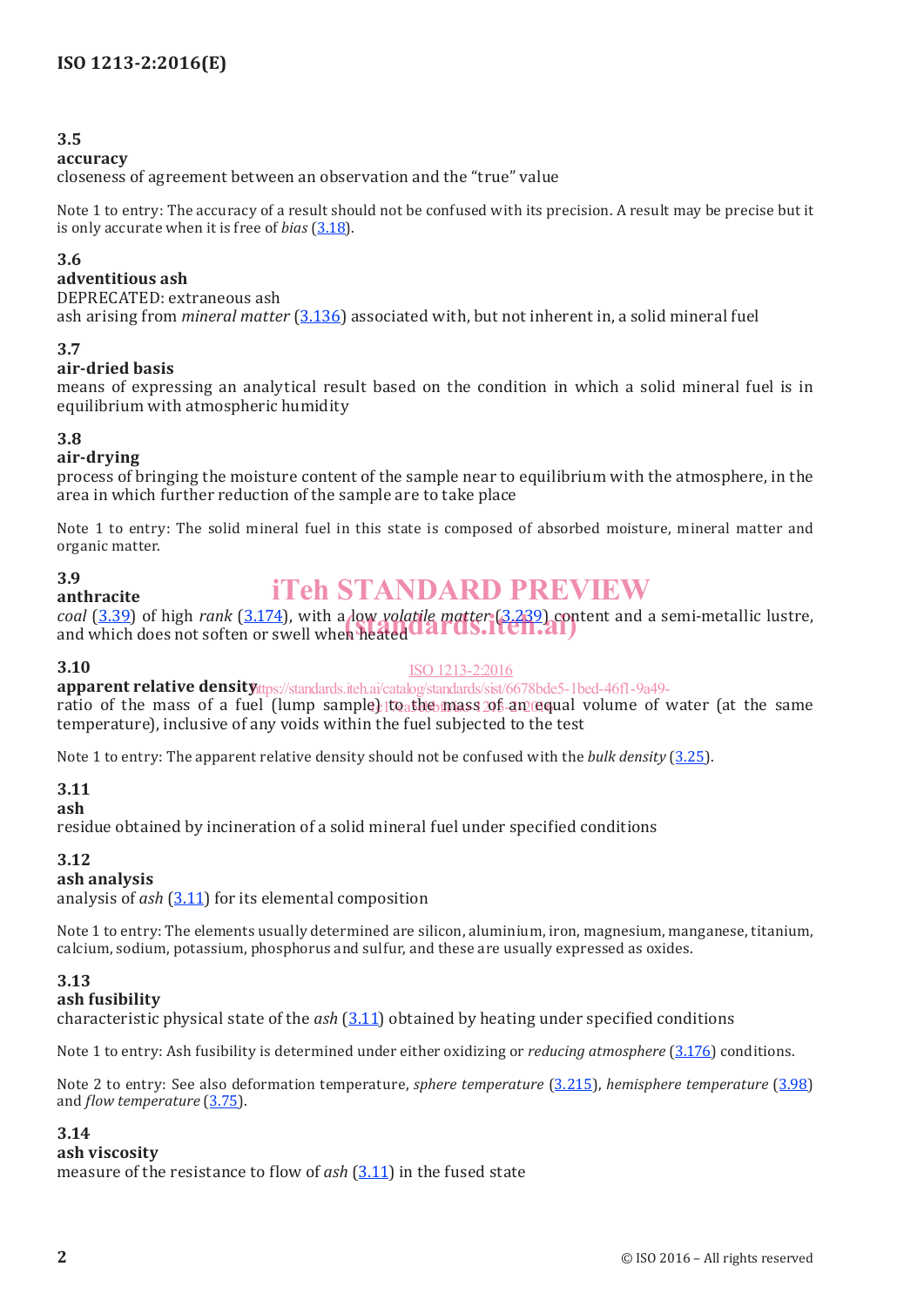#### **3.15 as received basis as sampled basis**

means of expressing an analytical result based on the condition where *total moisture* (3.232) is included

#### **3.16**

#### **base/acid ratio**

ratio of the mass of basic oxides (iron(III) oxide, calcium oxide, magnesium oxide, disodium oxide and dipotassium oxide) to the mass of acidic oxides (silica, aluminium oxide and titanium (IV) oxide) in *ash* (3.11)

Note 1 to entry: This ratio can be used in the determination of the *fouling factor* (3.81) and the slagging factor.

### **3.17**

**batch**

quantity of a solid mineral fuel produced at one time under relatively uniform conditions

#### **3.18**

#### **bias**

systematic *error* (3.68) which leads to the average value of a series of results being persistently higher or persistently lower than those obtained using a reference sampling method

Note 1 to entry: Bias is the total systematic error as contrasted to random error. There may be one or more systematic error components contributing to the bias. A larger systematic difference from the accepted reference value is reflected by a larger bias value.

### iTeh STANDARD PREVIEW

#### **3.19 bias of scale**

**bias of scale**<br>*bias* (3.18) that is constant and independent of the range of values measured

#### **3.20**

ISO 1213-2:2016

**bituminous coal** https://standards.iteh.ai/catalog/standards/sist/6678bde5-1bed-46f1-9a49-

general descriptive term for *coal* (B.32) of *rank* (3.174) between *anthracite* (3.9) and *brown coal and lignite* (3.24)

Note 1 to entry: The vitrinites in all coals in the bituminous range melt and form a coke when the coal is heated above 400 °C in the absence of air.

Note 2 to entry: In some countries, coals of rank immediately below that of bituminous coal are referred to as sub-bituminous coals.

#### **3.21**

#### **blast furnace coke**

strong, *large coke* (3.116) for use in blast furnaces

Note 1 to entry: Blast furnace coke is generally produced from blends of *bituminous coals* (3.20), which may incorporate additives.

Note 2 to entry: Blast furnace coke usually has a low reactivity to carbon dioxide.

#### **3.22**

#### **breakage**

*particle size reduction* (3.155) resulting from impact and/or compression

#### **3.23**

#### **breeze**

undersize after separating the smallest size of *graded coke* (3.91)

Note 1 to entry: Breeze is usually less than 10 mm in size.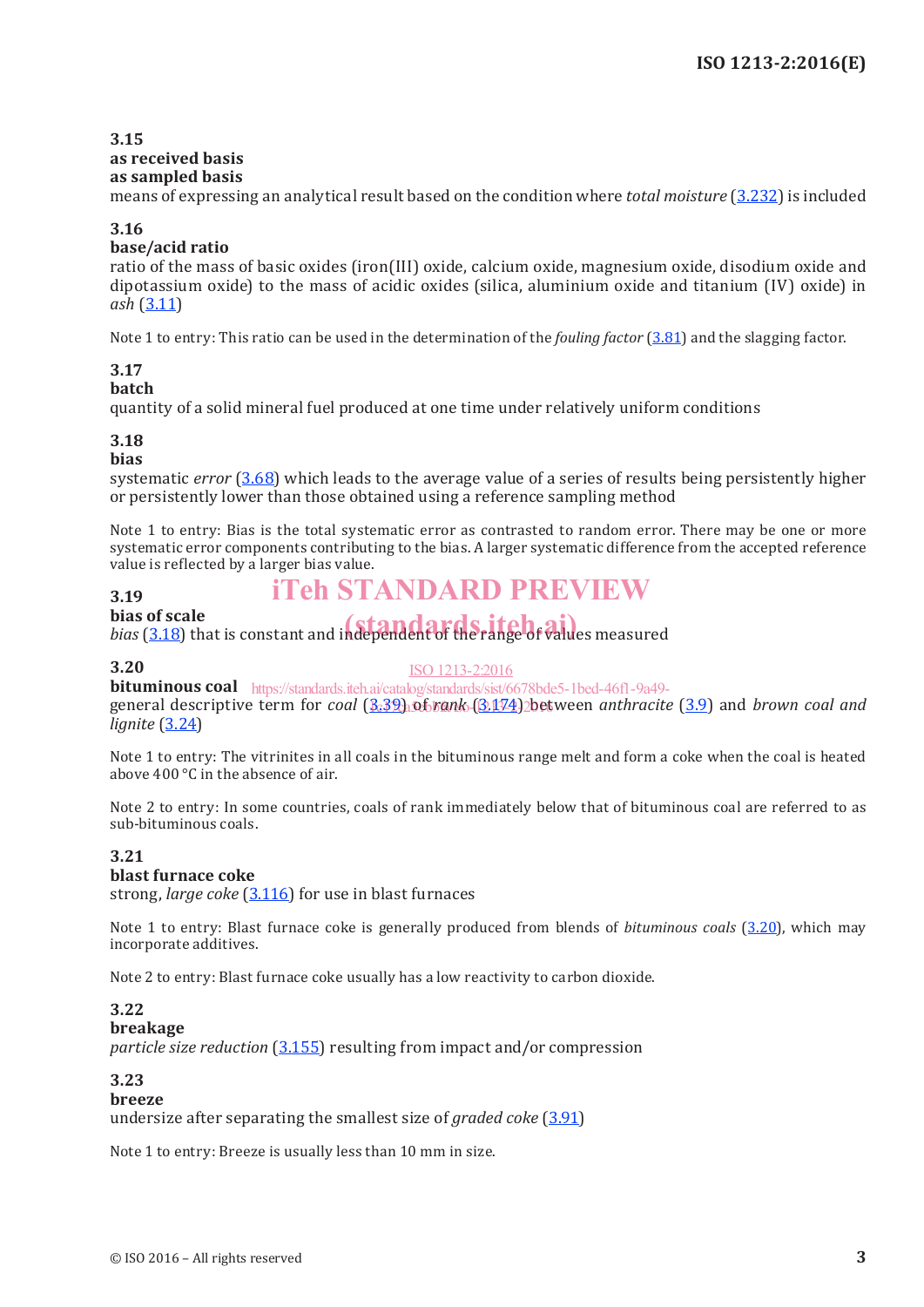#### **brown coal and lignite**

*coals* (3.39) of low *rank* (3.174) characterized by high inherent moisture, high *volatile matter* (3.239) and low calorific value

Note 1 to entry: In some countries, the terms are used to describe all low-rank coals up to *bituminous coals* (3.20). In other countries, the coals at the higher end of the range are referred to as sub-bituminous coals.

#### **3.25**

#### **bulk density**

mass of a portion of a solid mineral fuel divided by the volume of the container which is filled by that portion under specified conditions

Note 1 to entry: Bulk density values can have range and may depend on previous handling, time and weather. The values on stockpiles can also vary from loose free fall situations to compacted filled by that portion under specified conditions.

#### **3.26**

#### **bulk sample**

sample of large mass, taken in a particular operation for a specific reason such as for *float sink analysis* (3.78)

#### **3.27**

#### **caking of coal**

**caking index**

property of *coal* (3.39) when heating without access of air to a plastic condition with formation of the connected non-volatile residue ${\bf Teh~STANDARD~PREVIEW}$ 

#### **3.28**

# (standards.iteh.ai)

measure of the caking power of a coal in terms of the *mechanical strength* (3.132) of the *coke* (3.42) obtained by carbonization, under specified conditions, of an intimate mixture of the *coal* (3.39) and standard *anthracite* (3.9) https://standards.iteh.ai/catalog/standards/sist/6678bde5-1bed-46f1-9a49- 1c17ca5ebbfa/iso-1213-2-2016

#### **3.29**

#### **calorific value gross at constant volume**

absolute value of the specific energy of combustion, in joules, for unit mass of a solid fuel burned in oxygen in a calorimetric bomb under the conditions specified

Note 1 to entry: The products of combustion are assumed to consist of gaseous oxygen, nitrogen, carbon dioxide and sulfur dioxide, of liquid water (in equilibrium with its vapour) saturated with carbon dioxide under the conditions of the bomb reaction, and of solid ash, all at the reference temperature.

Note 2 to entry: Equipment such as Adiabatic and or Isothermal bomb calorimeters are used to determine this result.

#### **3.30**

#### **calorific value net at constant volume**

absolute value of the specific energy of combustion, in joules, for unit mass of the fuel burned in oxygen under conditions of constant volume and such that all the water of the reaction remains as water vapour (in a hypothetical state at 0,1 Mpa), the other products being as for the gross calorific value all at the reference temperature

Note 1 to entry: The net calorific value at constant volume is the negative value of the net specific energy of combustion.

#### **3.31**

#### **calorific value net at constant pressure**

absolute value of the specific heat (enthalpy) of combustion in joules, for unit mass of the fuel burned in oxygen at constant pressure under such conditions that all the water of the reaction products remains as water vapour (at 0,1 Mpa), the other products being as for the gross calorific value, all at the reference temperature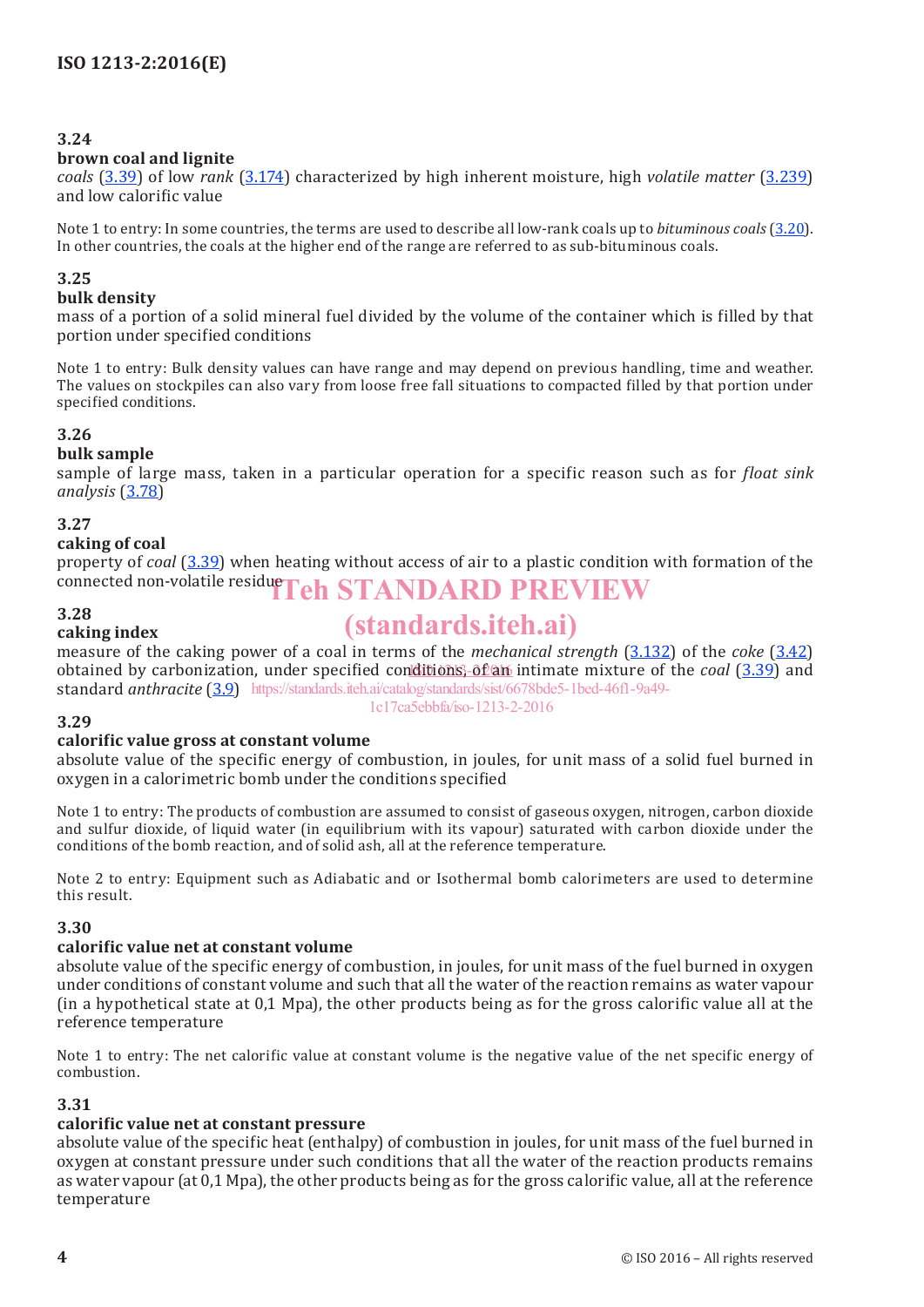#### **3.32 carbominerite** collective term for inter growths of minerals and *macerals* (3.121)

Note 1 to entry: The various types of carbominerite with their compositions are given in Table 1.

| Type                                                                                                                                                                        | Volume percentage of minerals |  |  |
|-----------------------------------------------------------------------------------------------------------------------------------------------------------------------------|-------------------------------|--|--|
| Carbargilite                                                                                                                                                                | 20 to 60, clay minerals       |  |  |
| Carbopyrite                                                                                                                                                                 | 5 to 20, sulfides             |  |  |
| Carbankerite                                                                                                                                                                | 20 to 60, carbonates          |  |  |
| Carbosilicite                                                                                                                                                               | $20$ to $60$ , quartz         |  |  |
| Carbopolymineritea                                                                                                                                                          | 20 to 60, various minerals    |  |  |
| The term is used also for carbopolyminerite containing a maximum<br>a<br>of 5 % of mineral matter, provided that sulfides form a substantial part of<br>the mineral matter. |                               |  |  |

#### **Table 1 — Types and compositions of carbominerite**

**3.33**

#### **carbon in mineral matter**

carbon in the mineral matter carbonates of a solid mineral fuel

#### **3.34**

#### **carboxyreactivity** carboxyreactivity<br>rate of reaction of a solid mineral fuel with carbon dioxide under specified conditions (standards.iteh.ai)

#### **3.35**

#### **channel sample**

sample of raw *coal* (3.39) and associated **inorganic mat**erial taken by removing a channel of even crosssection from the seamps://standards.iteh.ai/catalog/standards/sist/6678bde5-1bed-46f1-9a49-

#### 1c17ca5ebbfa/iso-1213-2-2016

Note 1 to entry: Where the full section of the seam is not accessible or not required, this term may refer to a sample taken either from a specifically defined portion of the seam, or from the floor to roof as mined or exposed.

#### **3.36**

#### **char**

solid, partially or non-agglomerated carbonaceous material produced by the pyrolysis of solid mineral fuels

#### **3.37**

#### **chute**

inclined trough for conveying solid mineral fuel to a lower level

#### **3.38**

#### **clinkering**

aggregation of particles of *ash* (3.11) after it has melted during the course of combustion of a solid mineral fuel or during gasification

Note 1 to entry: The aggregated particles may include small amounts of unburnt solid mineral fuel.

#### **3.39**

#### **coal**

combustible sedimentary rock formed from altered plant remains consolidated under superimposed strata

Note 1 to entry: The characteristics of different coals are due to differences in source plant material, in the conditions and the degree of change that the material has undergone in its geological history, and in the range of impurities present. Coals can be characterized macroscopically by their lithotype composition and microscopically by their maceral and *microlithotype* (3.123) compositions.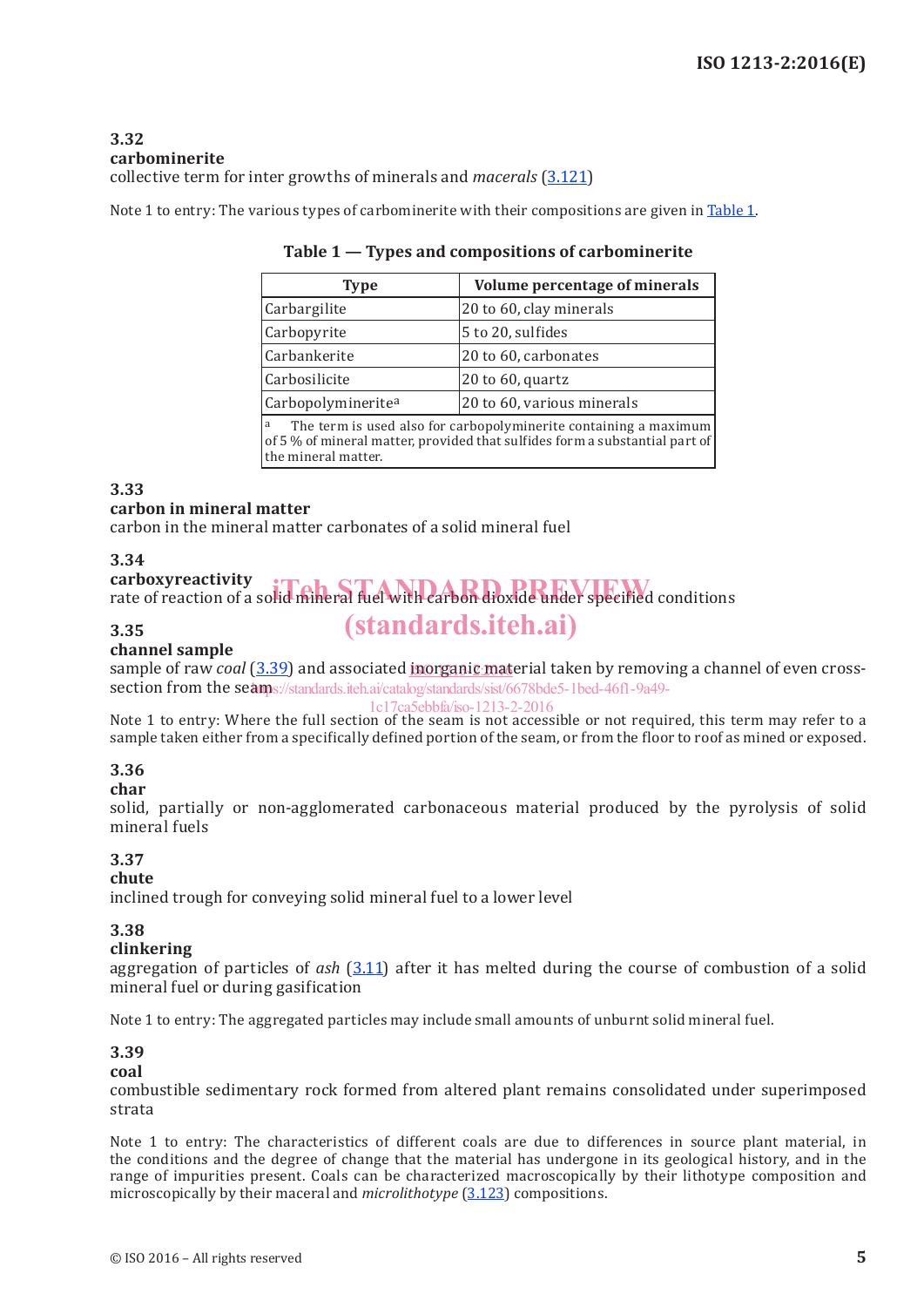#### **coalification**

process by which accumulated plant matter is compacted and transformed into *coal* (3.39)

#### **3.41**

#### **coefficient of variation**

*standard deviation* (3.216), expressed as a percentage of the absolute value of the arithmetic mean

$$
CV = \frac{s}{\overline{x}} \times 100\%
$$

where *CV* is normally denoted as *v*.

#### **3.42**

#### **coke**

solid, agglomerated carbonaceous residue produced by the pyrolysis of *coal* (3.39) in the absence of air

#### **3.43**

### **coke reactivity index**

#### **CRI**

percentage weight loss of *coke* (3.42) after reaction with carbon dioxide and carbon monoxide under specified conditions

#### **3.44**

#### **coke strength after reaction CSR** iTeh STANDARD PREVIEW

strength of *coke* (3.42) after reaction with carbon dioxide and carbon monoxide in the CRI test, strength of *coke* (3.42) after reaction with carbon qioxide and carbon monoxide in the CRI test,<br>measured as the percentage retained on either a 10,0 mm or a 9,5 mm sieve after tumbling under specified conditions

#### ISO 1213-2:2016

#### https://standards.iteh.ai/catalog/standards/sist/6678bde5-1bed-46f1-9a49-

#### **combustible matter**

1c17ca5ebbfa/iso-1213-2-2016

theoretical state of a solid mineral fuel without moisture and *mineral matter* (3.136) other than *pyritic sulfur* (3.170) and sulfidic sulfur

#### **3.46**

**3.45**

#### **combustible sulfur**

sulfur which reacts with oxygen when a solid mineral fuel is burnt under specified controlled conditions

Note 1 to entry: Most of the reacted sulfur reports as  $S_2$  in the chimney gas, but under certain conditions, some of the sulfur is captured by alkaline minerals in the ash

#### **3.47**

#### **common sample**

sample collected for more than one intended use

#### **3.48**

#### **complete seam profile sample for each bench**

collective designation of the coal samples taken separately from each coal bench and band of the tested seam or a part of it which is a section of a thick seam

#### **3.49**

#### **constant mass division**

method of increment or *sample division* (3.194) in which the portions retained from individual *increments* (3.106), *partial samples* (3.153) or *gross samples* (3.94) are of uniform mass

#### **3.50**

#### **continuous sampling**

taking of a sample from each consecutive *sub-lot* (3.221) so that *increments* (3.106) are taken at uniform intervals whenever the fuel is handled at the point of sampling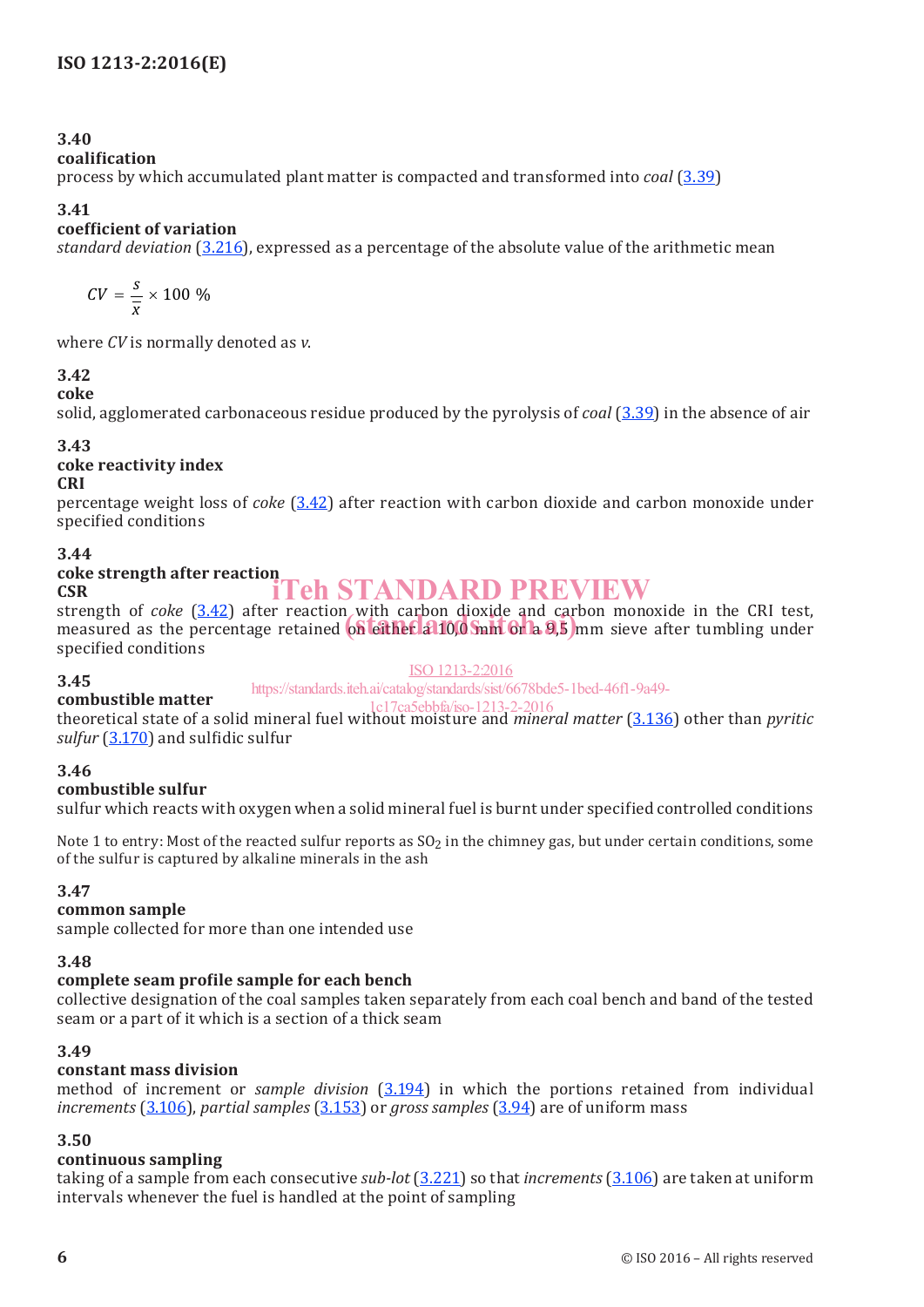#### **correlation coefficient**

measure of the degree of correlation between the members of paired sets

#### **3.52**

#### **core sample**

cylindrical sample of the whole or part of a coal seam obtained from drilling using a coring barrel

Note 1 to entry: The diameter of the core may vary from 50 mm to 1000 mm depending on the reason for which the sample is required. However, 50 mm to 200 mm is the most common core diameter range.

#### **3.53 crucible swelling number**

**CSN**

number which defines, by reference to a series of standard profiles, the size and shape of the residue obtained when a specified mass of *coal* (3.39) is heated in a covered crucible under specified conditions

Note 1 to entry: ASTM Standards use the term free swelling index (FSI) for this test.

#### **3.54**

**crush** (verb)

action of reducing the particle size of a sample to produce particles at the required *nominal top size* (3.144) required

Note 1 to entry: See also grind (3.93).

## iTeh STANDARD PREVIEW

#### **3.55 cut coke**

**cut coke**<br>screened *coke* (3.42) from which the oversize has been reduced by mechanical means and rescreened

#### **3.56**

**cutter** mechanical sampling device which extracts *increments* (3.106) ISO 1213-2:2016 https://standards.iteh.ai/catalog/standards/sist/6678bde5-1bed-46f1-9a49-

#### **3.57**

#### **deformation interval softening interval**

interval between the *deformation temperature* (3.58) and the *hemisphere temperature* (3.98)

#### **3.58**

#### **deformation temperature**

temperature at which deformation of a test piece prepared from *ash* (3.11), by a specified procedure, occurs

Note 1 to entry: When using cylindrical (or cubicoidal) test pieces, a change of the surface and the rounding of the edges at the rim or corner.

Note 2 to entry: When using pyramidal test pieces, the rounding of the tip of the test piece. Shrinkage or distortion of the test piece, or rounding of cracks and fins, are not criteria for deformation and should be ignored if the tip and edges remain sharp.

#### **3.59 dial divisions per minute ddpm**

measure of stirrer rotation rate, in the Gieseler Plastometer method

Note 1 to entry: There are 100 dial divisions for each full 360° rotation of the stirrer. The *fluidity* (3.77) result is expressed as total dial division turned by the stirrer in a one-minute time period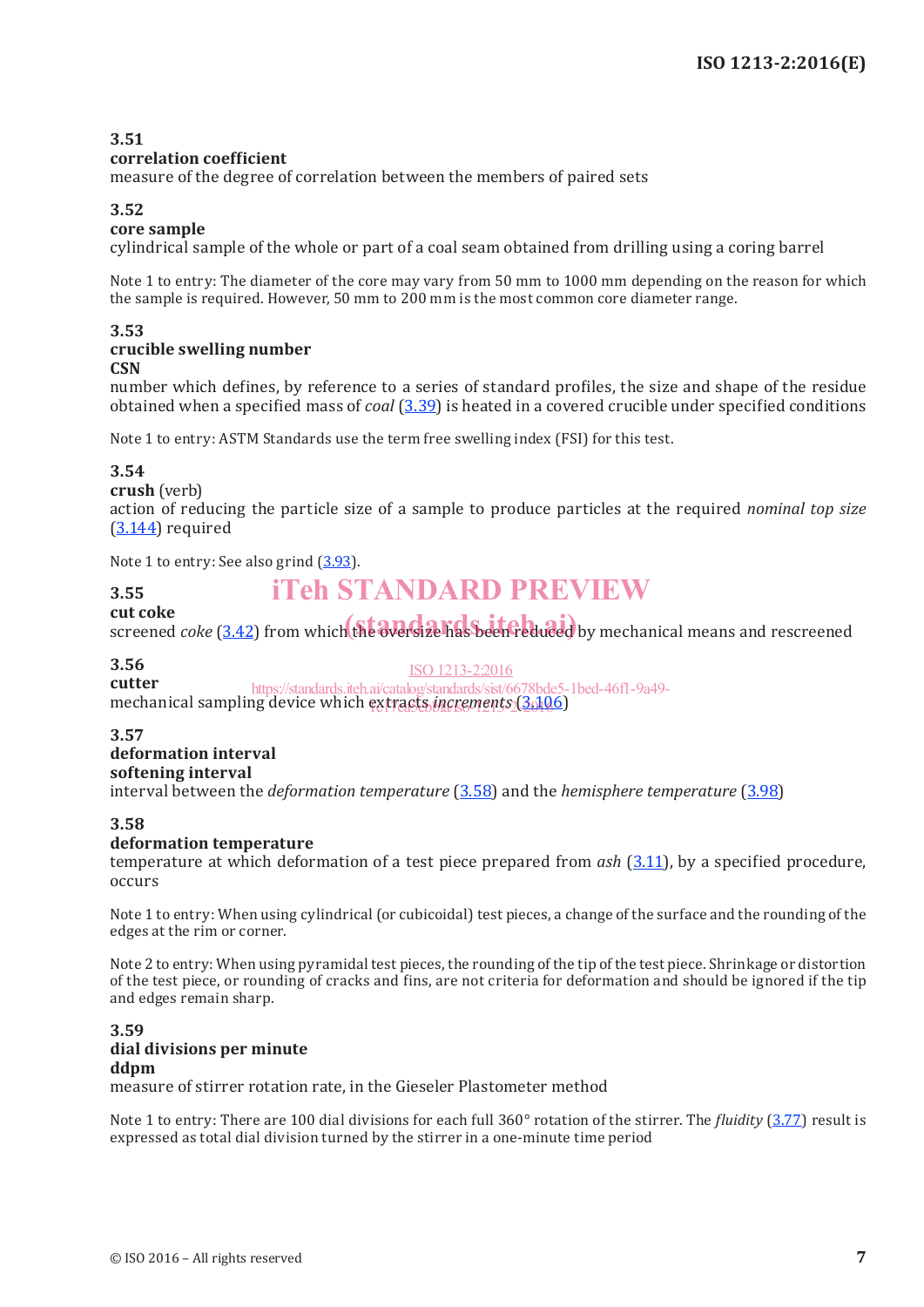#### **dilatation**

measure of the volume change produced by heating a *coal* (3.39) through its *plastic range* (3.162) under specified conditions

Note 1 to entry: Similar tests with their own specified conditions have been developed historically, including Audibert-Arnu and the Ruhr Coal test.

#### **3.61**

#### **dirt band**

DEPRECATED: shale band

layer of *mineral matter* (3.136) lying parallel to the bedding plane in a seam of *coal* (3.39)

#### **3.62**

#### **divided increment**

part obtained from the division of the *increment* (3.106) in order to decrease its mass

Note 1 to entry: Such division may be done with or without prior size reduction.

#### **3.63**

#### **dry ash-free basis**

means of expressing an analytical result based on a hypothetical condition in which the solid mineral fuel is considered to be free from both moisture and *ash* (3.11)

#### **3.64**

#### **dry basis** dry basis<br>means of expressing an analytical result based on the condition in which the solid mineral fuel is free from moisture (standards.iteh.ai)

#### **3.65**

#### **dry mineral-matter-free basis**

ISO 1213-2:2016

means of expressing an analytical tesult based lon a hypothetical condition in which the solid mineral fuel is considered to be free from both moi<mark>sture and *mineral matter* (3.136)</mark>

#### **3.66**

#### **duplicate determination**

determination of a characteristic on two portions of the same *test sample* (3.226) carried out by the same operator using the same apparatus but at different times

#### **3.67**

#### **duplicate sampling**

particular case of *replicate sampling* (3.185) with only two replicate samples

#### **3.68**

**error**

difference between the observation and the accepted reference value as defined in ISO 5725-1:1994

#### **3.69**

#### **falling stream**

stream of solid mineral fuel in free fall, for example, from the end of a conveyor

#### **3.70**

#### **final fluidity temperature**

temperature at which stirrer rotation rate reached 1 ddpm in the Gieseler Plastometer test

#### **3.71**

#### **fixed carbon**

remainder after the percentages of the moisture in the analysis sample, *ash* (3.11) and *volatile matter* (3.239) are subtracted from 100 reported on an air-dried basis

Note 1 to entry: Fixed carbon may also be calculated to different bases.